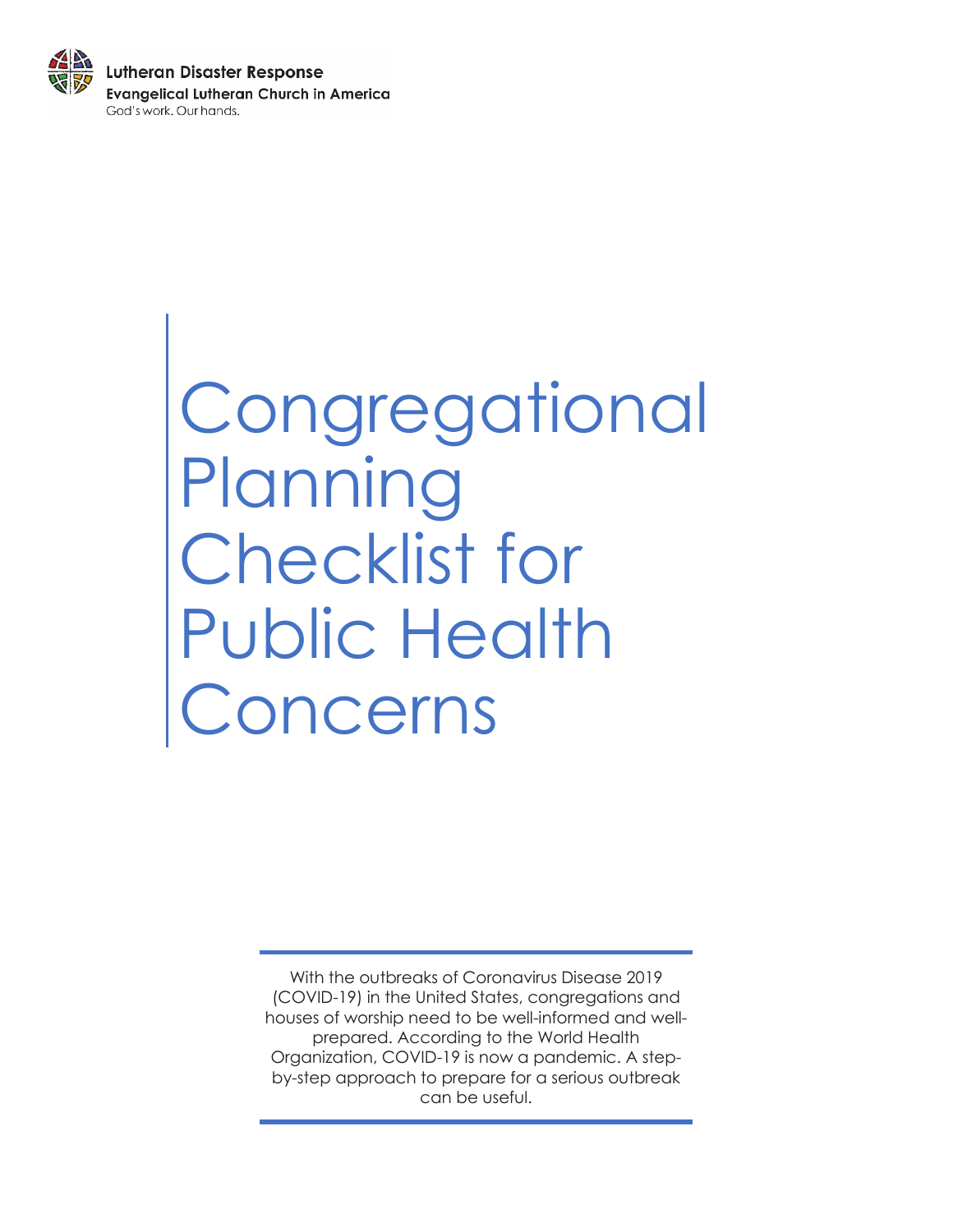# **Congregational Planning Checklist for Public Health Concerns**

Revision Date: March 11, 2020

This supplement explains how you and your congregation can plan for the impact of a public health issue in your church. Our goal at Lutheran Disaster Response is to provide suggestions should a major outbreak occur in your community. Not every measure on this list is necessary in every situation, but they're things to consider should a worst-case scenario, such as a pandemic, arise.

#### **Things to think about:**

- $\Box$  Create a committee to develop and maintain an outbreak preparedness-and-response plan. Notes:
- $\Box$  Determine, to the best of your ability, the outbreak's probable impact on your congregation's usual activities and worship. Notes:
- $\Box$  Determine the probable impact of an outbreak on education programs. Notes:
- $\Box$  Determine the probable impact of an outbreak on administrative meetings. Notes:
- $\Box$  Determine the probable impact of an outbreak on mission work. Notes:
- $\Box$  Determine how an outbreak would affect the outside resources on which your church depends (i.e. mailing, travel, etc.). Notes
- $\Box$  Determine what will happen if the pastor, church staff or church schoolteachers or staff are unable to perform their duties.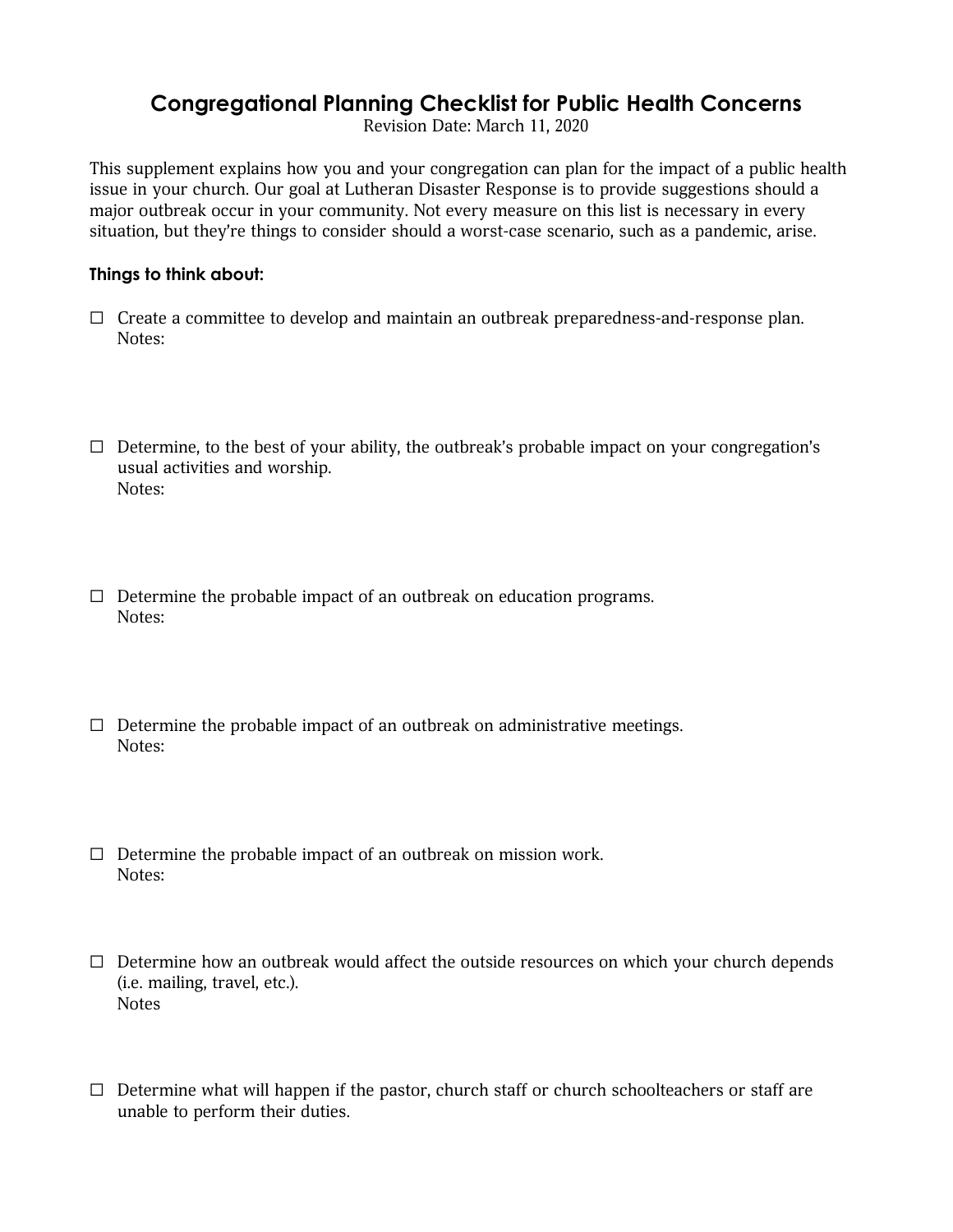#### **Communication, communication, communication**

- ☐ Communicate with and educate your staff and members about the outbreak.
- $\Box$  Distribute information to your congregation about the outbreak: symptoms, how the disease is spread, how to protect oneself, etc.
- $\Box$  Frequently share information about your church's response plan with the congregation.
- $\Box$  Participate in the activities of the community's health concern plan.
- $\Box$  Understand the differing roles of federal, state and local public health agencies, and know what to expect from whom in case of a pandemic.
- ☐ Work with individuals in public health and emergency response to share preparedness plans and designate a contact person to communicate with them.
- $\Box$  Assist local emergency responders and health care facilities to improve availability of advice and timely health care service.
- $\Box$  Develop tools to communicate information about the outbreak status and your church's actions.

Before a widespread outbreak occurs:

- ☐ Consider adding a conference-call line to the church's current telephone system for meetings in time of quarantine.
- ☐ Consider starting an online church group on Skype, Facebook or another social media platform.

#### **Plan for worship and education activities to be provided electronically (e.g. internet, phone)**

- $\Box$  Create a list of possible lay worship leaders.
- $\Box$  Create a list of lay leaders to call on affected people.
- $\Box$  Create a list of individuals willing to teach church school.
- $\Box$  Provide an information session on respective duties for all interested lay individuals.
- $\Box$  Test your church's response with a simulation or drill, and then evaluate and revise your plan. Notes: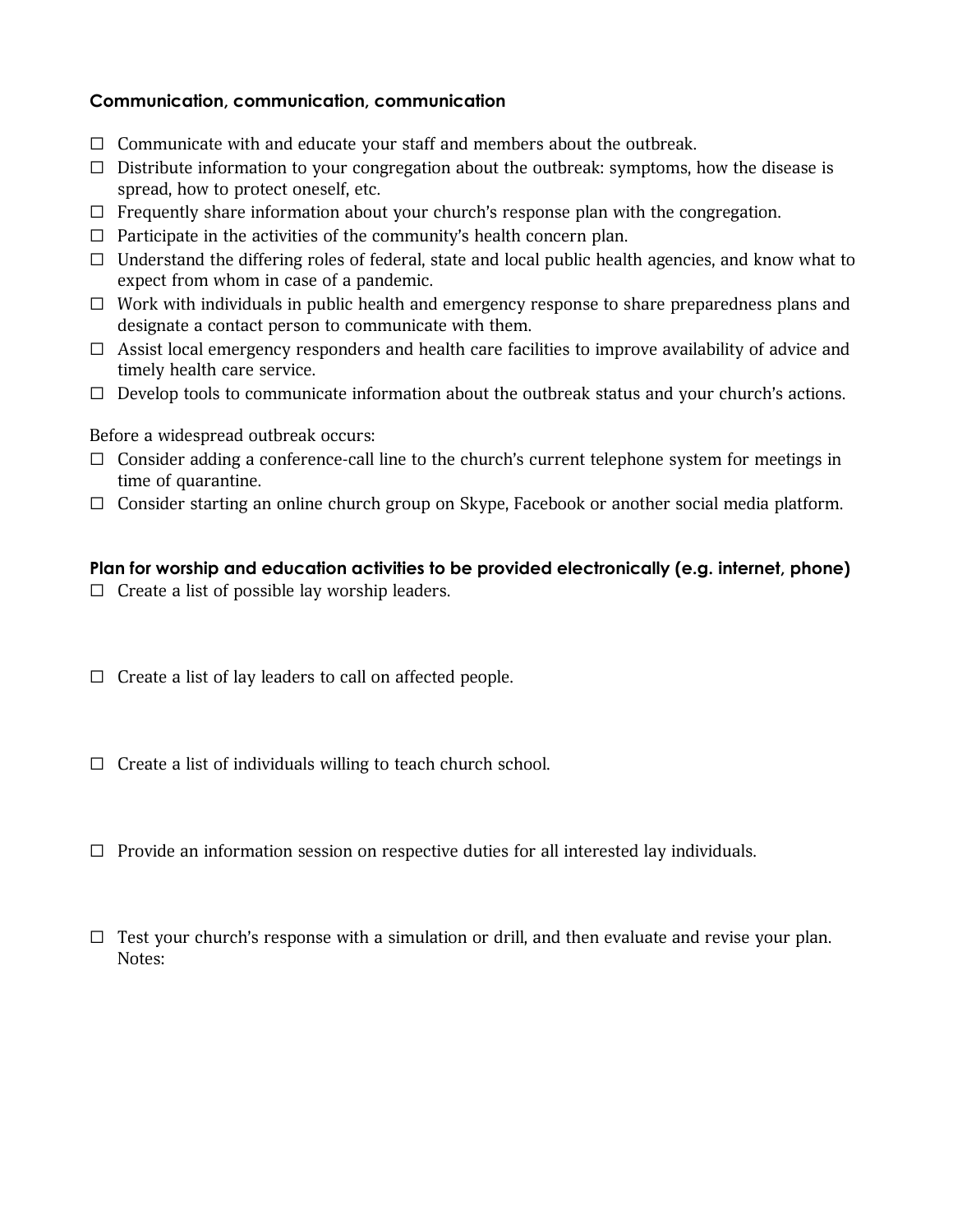## **Other planning matters:**

- $\Box$  Check the source of your church's water supply and know when water is and isn't safe to drink.
- $\Box$  Be prepared to write a letter to your mayor expressing concern if your city, town or village is not preparing well enough.
- $\Box$  Remind staff and congregation to always follow instructions given by public health officials.
- $\Box$  Identify the local/state authority responsible for declaring public health emergencies.
- $\Box$  Make sure that, in distributing information, you're sensitive to people's language barriers, reading abilities and physical or mental disabilities.
- $\Box$  Plan for the impact of a major health outbreak on your staff and members.
- $\Box$  Encourage members and staff to practice common-sense preparedness, such as gathering important records (insurance documents, legal documents, etc.).
- ☐ Evaluate access to local mental-health and social services.
- $\Box$  Identify those with special needs and include them in your response plan. Establish relationships with them so they know what to do in a crisis.

## **Set up policies and protocol for staff and church**

- $\Box$  Set up non-penalizing policies for staff leave in case of personal or family illness during a public health concern.
- $\Box$  Set up mandatory sick leave policy for staff who are suspected of being ill or who become ill at the worksite.
- $\Box$  Make sure employees know they are to remain at home until symptom-free and ready to return to work.
- ☐ Set up flexible work-from-home hours.
- $\Box$  Identify regular church activities that could contribute to the spreading of the disease and teach congregation members proper etiquette that prevents disease transmission.
- ☐ Follow the travel recommendations of the Centers for Disease Control and Prevention.
- $\Box$  Set procedures for activating your church's health emergency response.
- $\Box$  Allocate resources to protect your staff and members, such as extra hand sanitizer and soap.
- ☐ Promote respiratory hygiene as well as cough and hand-washing etiquette.
- $\Box$  Consider providing services most needed during a health crisis: mental/spiritual health counseling, social services, etc.
- $\Box$  Create a succession plan should pastoral or congregational leaders be unable to perform their duties for an extended period of time.

# **Coordination with external entities**

 $\overline{\phantom{a}}$  , where  $\overline{\phantom{a}}$  , where  $\overline{\phantom{a}}$  , where  $\overline{\phantom{a}}$ 

- ☐ Coordinate with external organizations to help your community.
- ☐ Contact the synod bishop's office to communicate a response.
- $\Box$  Contact the Lutheran Disaster Response affiliate coordinator in your state:
- ☐ Contact local ecumenical partners and/or VOAD or COAD partners to offer aid, ask for help or share plans.
- □ Consider volunteering your facility as an overflow site for local hospitals or a site for feeding vulnerable populations.
- $\Box$  Work together with other faith-based organizations to plan for an outbreak. Notes: